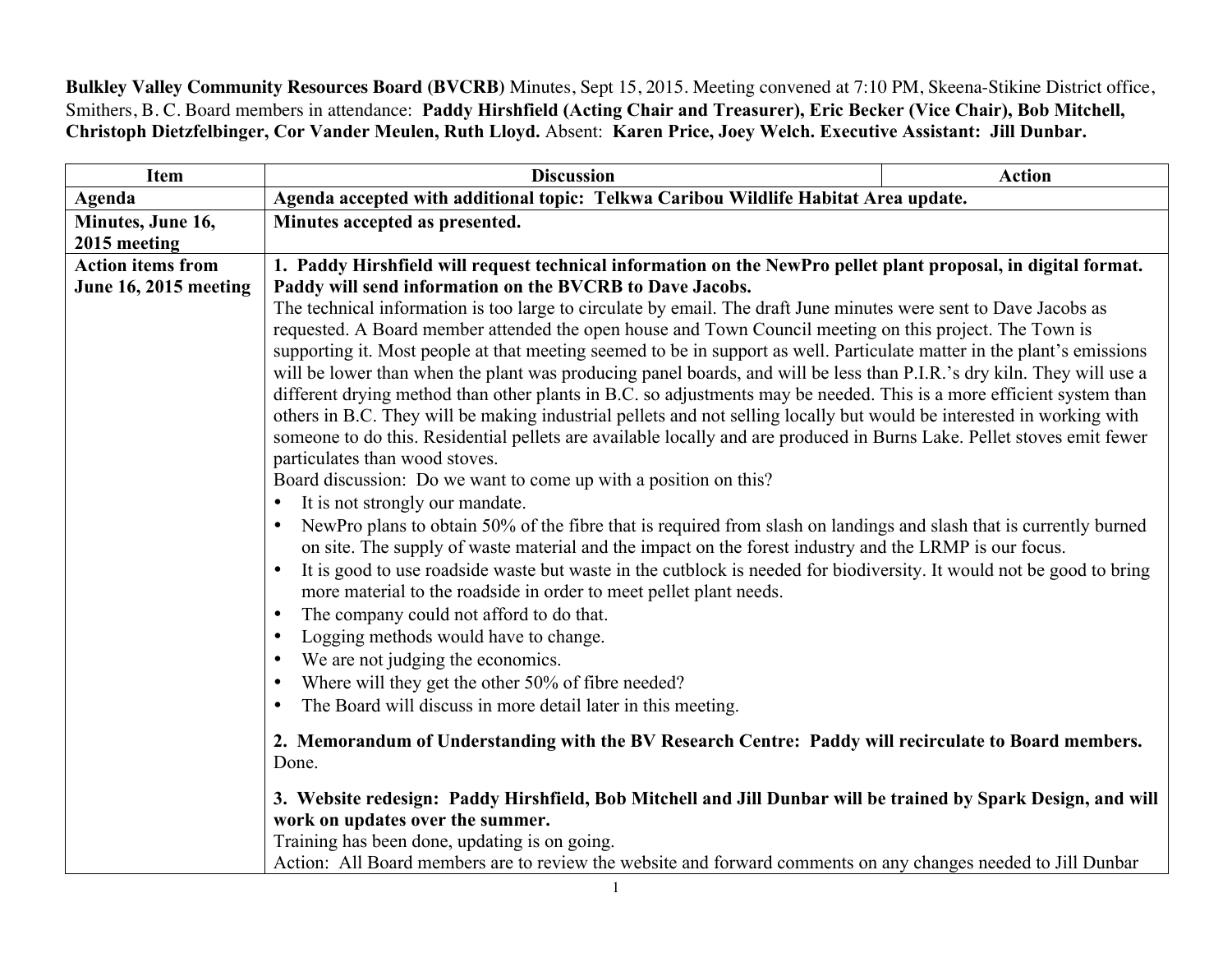| <b>Item</b>         | <b>Discussion</b>                                                                                                                                                                                                                                                                                                                                                                                                                                                                                                                                                                                                                                                                                                                                                                                  | <b>Action</b> |  |
|---------------------|----------------------------------------------------------------------------------------------------------------------------------------------------------------------------------------------------------------------------------------------------------------------------------------------------------------------------------------------------------------------------------------------------------------------------------------------------------------------------------------------------------------------------------------------------------------------------------------------------------------------------------------------------------------------------------------------------------------------------------------------------------------------------------------------------|---------------|--|
|                     | by October 20.                                                                                                                                                                                                                                                                                                                                                                                                                                                                                                                                                                                                                                                                                                                                                                                     |               |  |
|                     |                                                                                                                                                                                                                                                                                                                                                                                                                                                                                                                                                                                                                                                                                                                                                                                                    |               |  |
|                     | 4. Paddy will circulate the presentation slides from the meeting with TransCanada to Board members, and                                                                                                                                                                                                                                                                                                                                                                                                                                                                                                                                                                                                                                                                                            |               |  |
|                     | will send meeting notes to TransCanada with a request that they follow up on action items.                                                                                                                                                                                                                                                                                                                                                                                                                                                                                                                                                                                                                                                                                                         |               |  |
|                     | TransCanada has responded. The crossing under Tsezakwa Creek has been relocated; other items are being worked<br>on, and follow up information will be sent to the Board. It is not known if they have a work permit yet.                                                                                                                                                                                                                                                                                                                                                                                                                                                                                                                                                                          |               |  |
|                     | Discussion: What does this mean for the integrity of the Core Ecosystem (CE)? There should not be a net loss.<br>There should be an offset for this one. An offset is not needed if a project is just going through a CE - then the                                                                                                                                                                                                                                                                                                                                                                                                                                                                                                                                                                |               |  |
|                     |                                                                                                                                                                                                                                                                                                                                                                                                                                                                                                                                                                                                                                                                                                                                                                                                    |               |  |
|                     | right of way should be kept narrower then normal.                                                                                                                                                                                                                                                                                                                                                                                                                                                                                                                                                                                                                                                                                                                                                  |               |  |
|                     | The 10% offset is not a legal order. But it is an aim of the proponent to meet the goal of the CE.<br>The CE environmental mitigation policy is to move a CE, offset the loss, or pay to compensate. There has been no<br>such action yet for Tsezakwa Creek.                                                                                                                                                                                                                                                                                                                                                                                                                                                                                                                                      |               |  |
|                     |                                                                                                                                                                                                                                                                                                                                                                                                                                                                                                                                                                                                                                                                                                                                                                                                    |               |  |
|                     |                                                                                                                                                                                                                                                                                                                                                                                                                                                                                                                                                                                                                                                                                                                                                                                                    |               |  |
|                     | MOE should be looking at this. The BVCRB should push for this.<br>$\bullet$                                                                                                                                                                                                                                                                                                                                                                                                                                                                                                                                                                                                                                                                                                                        |               |  |
|                     | The company might be saying that they are mitigating.<br>$\bullet$                                                                                                                                                                                                                                                                                                                                                                                                                                                                                                                                                                                                                                                                                                                                 |               |  |
|                     | Who in MOE would be looking after this offsetting?<br>$\bullet$                                                                                                                                                                                                                                                                                                                                                                                                                                                                                                                                                                                                                                                                                                                                    |               |  |
|                     | MOE or FLNRO staff forward to EAO, which requires the mitigation action(s).<br>$\bullet$                                                                                                                                                                                                                                                                                                                                                                                                                                                                                                                                                                                                                                                                                                           |               |  |
|                     | But no staff in MOE or FLNRO is doing this.<br>$\bullet$<br>So what is the value of the LRMP?<br>$\bullet$<br>The Board has to push for it. We did send a letter to TransCanada requesting some changes. They responded with<br>$\bullet$<br>some changes.<br>Monitoring is needed. We will wait until we hear more from TransCanada.<br>$\bullet$<br>5. Signing authorities for the Board are to be revised so that Bob Mitchell, Paddy Hirshfield, and Eric Becker<br>hold BVCRB signing authority.<br>The June 2015 minutes are approved, so Bob and Eric can provide signatures to the BV Credit Union.<br>6. Open house: Karen Price, Christof Dietzfelbinger, Eric Becker, Tim Penninga, Ruth Lloyd and Paddy will<br>work on this as a subcommittee.<br>To be discussed later this meeting. |               |  |
|                     |                                                                                                                                                                                                                                                                                                                                                                                                                                                                                                                                                                                                                                                                                                                                                                                                    |               |  |
|                     |                                                                                                                                                                                                                                                                                                                                                                                                                                                                                                                                                                                                                                                                                                                                                                                                    |               |  |
|                     |                                                                                                                                                                                                                                                                                                                                                                                                                                                                                                                                                                                                                                                                                                                                                                                                    |               |  |
|                     |                                                                                                                                                                                                                                                                                                                                                                                                                                                                                                                                                                                                                                                                                                                                                                                                    |               |  |
|                     |                                                                                                                                                                                                                                                                                                                                                                                                                                                                                                                                                                                                                                                                                                                                                                                                    |               |  |
|                     |                                                                                                                                                                                                                                                                                                                                                                                                                                                                                                                                                                                                                                                                                                                                                                                                    |               |  |
|                     |                                                                                                                                                                                                                                                                                                                                                                                                                                                                                                                                                                                                                                                                                                                                                                                                    |               |  |
|                     |                                                                                                                                                                                                                                                                                                                                                                                                                                                                                                                                                                                                                                                                                                                                                                                                    |               |  |
|                     |                                                                                                                                                                                                                                                                                                                                                                                                                                                                                                                                                                                                                                                                                                                                                                                                    |               |  |
|                     |                                                                                                                                                                                                                                                                                                                                                                                                                                                                                                                                                                                                                                                                                                                                                                                                    |               |  |
|                     |                                                                                                                                                                                                                                                                                                                                                                                                                                                                                                                                                                                                                                                                                                                                                                                                    |               |  |
|                     | 7. Member recruiting: Jill, Karen and Paddy will work on this.                                                                                                                                                                                                                                                                                                                                                                                                                                                                                                                                                                                                                                                                                                                                     |               |  |
|                     | To be discussed later this meeting.                                                                                                                                                                                                                                                                                                                                                                                                                                                                                                                                                                                                                                                                                                                                                                |               |  |
| <b>New Business</b> | 1. Telkwa Pass Recreation Area. This is a referral for an Intensive Motorized Area.                                                                                                                                                                                                                                                                                                                                                                                                                                                                                                                                                                                                                                                                                                                |               |  |
|                     | Action: Paddy Hirshfield will circulate the proposal for discussion at the October 20 Board meeting.                                                                                                                                                                                                                                                                                                                                                                                                                                                                                                                                                                                                                                                                                               |               |  |
|                     |                                                                                                                                                                                                                                                                                                                                                                                                                                                                                                                                                                                                                                                                                                                                                                                                    |               |  |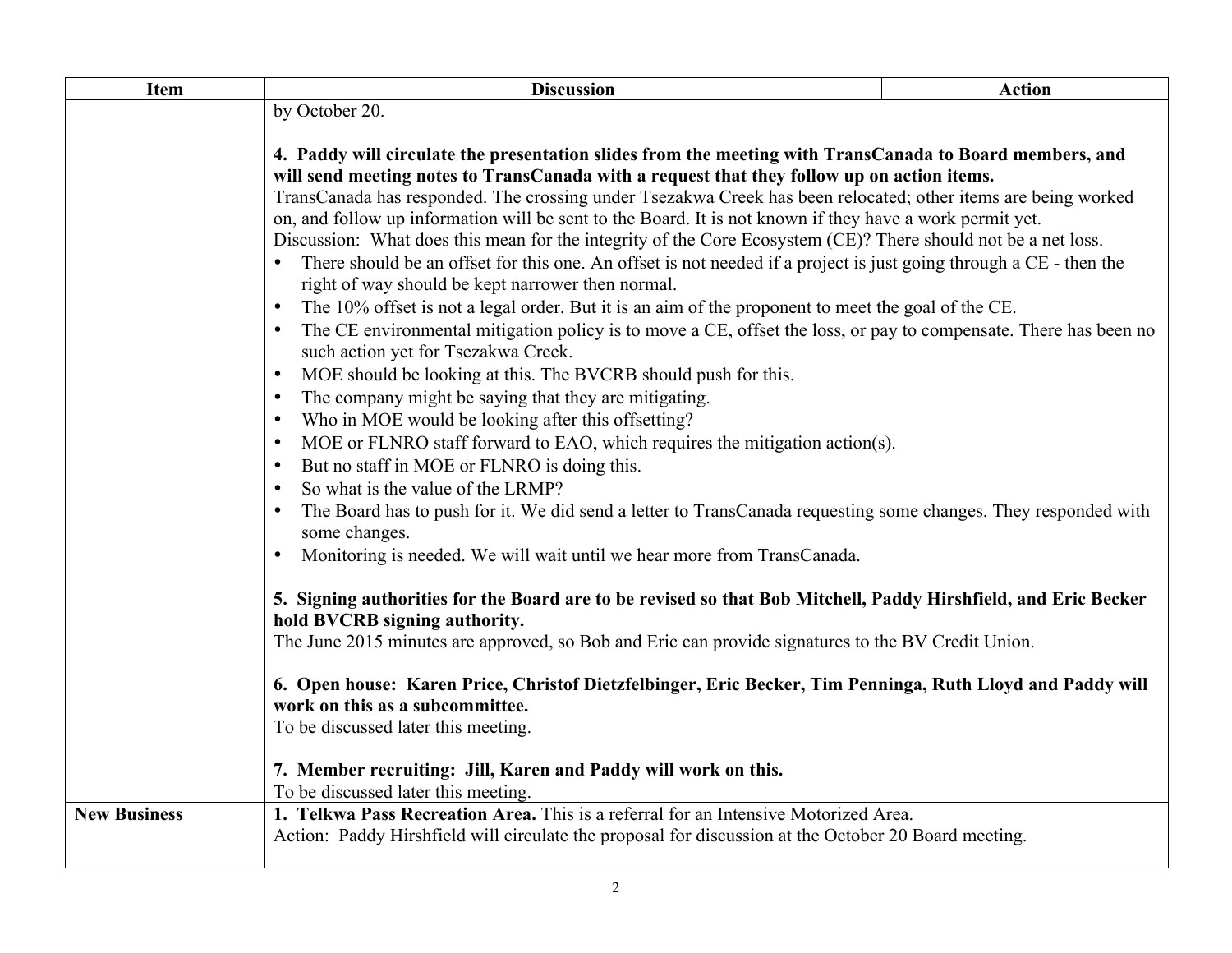| <b>Discussion</b>                                                                                                                                                                                                                                                                    | <b>Action</b>                                                                                                                                                                                                                                                                                                                                                                                                                                                                                                                                                                                                                                                                                                                                                                                                                                                                                                                                                                                                                                                                     |  |                                                                                                                                  |                                                                                                                                                                                                                                                                                                                                                                                    |  |  |  |                                                                                                                   |  |
|--------------------------------------------------------------------------------------------------------------------------------------------------------------------------------------------------------------------------------------------------------------------------------------|-----------------------------------------------------------------------------------------------------------------------------------------------------------------------------------------------------------------------------------------------------------------------------------------------------------------------------------------------------------------------------------------------------------------------------------------------------------------------------------------------------------------------------------------------------------------------------------------------------------------------------------------------------------------------------------------------------------------------------------------------------------------------------------------------------------------------------------------------------------------------------------------------------------------------------------------------------------------------------------------------------------------------------------------------------------------------------------|--|----------------------------------------------------------------------------------------------------------------------------------|------------------------------------------------------------------------------------------------------------------------------------------------------------------------------------------------------------------------------------------------------------------------------------------------------------------------------------------------------------------------------------|--|--|--|-------------------------------------------------------------------------------------------------------------------|--|
| 2. Fulton North gate.<br>The Board received an email from a member of the public concerned that people are going around the gate,                                                                                                                                                    |                                                                                                                                                                                                                                                                                                                                                                                                                                                                                                                                                                                                                                                                                                                                                                                                                                                                                                                                                                                                                                                                                   |  |                                                                                                                                  |                                                                                                                                                                                                                                                                                                                                                                                    |  |  |  |                                                                                                                   |  |
|                                                                                                                                                                                                                                                                                      |                                                                                                                                                                                                                                                                                                                                                                                                                                                                                                                                                                                                                                                                                                                                                                                                                                                                                                                                                                                                                                                                                   |  | contravening the purpose of the gate. The gate is to restrict access to goat habitat and to Babine Mountains Provincial<br>Park. |                                                                                                                                                                                                                                                                                                                                                                                    |  |  |  |                                                                                                                   |  |
| Action: Discuss at the October 20 Board meeting.                                                                                                                                                                                                                                     |                                                                                                                                                                                                                                                                                                                                                                                                                                                                                                                                                                                                                                                                                                                                                                                                                                                                                                                                                                                                                                                                                   |  |                                                                                                                                  |                                                                                                                                                                                                                                                                                                                                                                                    |  |  |  |                                                                                                                   |  |
|                                                                                                                                                                                                                                                                                      |                                                                                                                                                                                                                                                                                                                                                                                                                                                                                                                                                                                                                                                                                                                                                                                                                                                                                                                                                                                                                                                                                   |  |                                                                                                                                  |                                                                                                                                                                                                                                                                                                                                                                                    |  |  |  |                                                                                                                   |  |
|                                                                                                                                                                                                                                                                                      |                                                                                                                                                                                                                                                                                                                                                                                                                                                                                                                                                                                                                                                                                                                                                                                                                                                                                                                                                                                                                                                                                   |  |                                                                                                                                  |                                                                                                                                                                                                                                                                                                                                                                                    |  |  |  |                                                                                                                   |  |
| The Board received an email from a member of the public stating that the amount of firewood cutting in the                                                                                                                                                                           |                                                                                                                                                                                                                                                                                                                                                                                                                                                                                                                                                                                                                                                                                                                                                                                                                                                                                                                                                                                                                                                                                   |  |                                                                                                                                  |                                                                                                                                                                                                                                                                                                                                                                                    |  |  |  |                                                                                                                   |  |
| The Forest District enforces this. Some of it is in a CE so it is a Board issue.<br>This compromises the CE.<br>$\bullet$<br>Up to 5% of a CE can be logged. That was done. The firewood cutting is over and above that.<br>The Board should contact the District with this concern. |                                                                                                                                                                                                                                                                                                                                                                                                                                                                                                                                                                                                                                                                                                                                                                                                                                                                                                                                                                                                                                                                                   |  |                                                                                                                                  |                                                                                                                                                                                                                                                                                                                                                                                    |  |  |  |                                                                                                                   |  |
|                                                                                                                                                                                                                                                                                      |                                                                                                                                                                                                                                                                                                                                                                                                                                                                                                                                                                                                                                                                                                                                                                                                                                                                                                                                                                                                                                                                                   |  |                                                                                                                                  | Is there a problem with CE's in general? The issue seems to be coming up more and more. It would be good to see                                                                                                                                                                                                                                                                    |  |  |  |                                                                                                                   |  |
|                                                                                                                                                                                                                                                                                      |                                                                                                                                                                                                                                                                                                                                                                                                                                                                                                                                                                                                                                                                                                                                                                                                                                                                                                                                                                                                                                                                                   |  |                                                                                                                                  | some monitoring - what is the state of CE's in general?<br>Actions: Paddy will send an email to Bernie Mattie, District Compliance and Enforcement Supervisor, with a cc to<br>the author of the email. Ruth Lloyd will prepare a draft letter to the District Manager with cc to the Wetzin'kwa<br>Community Forest Corporation requesting that they work together on a solution. |  |  |  |                                                                                                                   |  |
|                                                                                                                                                                                                                                                                                      |                                                                                                                                                                                                                                                                                                                                                                                                                                                                                                                                                                                                                                                                                                                                                                                                                                                                                                                                                                                                                                                                                   |  |                                                                                                                                  |                                                                                                                                                                                                                                                                                                                                                                                    |  |  |  |                                                                                                                   |  |
|                                                                                                                                                                                                                                                                                      |                                                                                                                                                                                                                                                                                                                                                                                                                                                                                                                                                                                                                                                                                                                                                                                                                                                                                                                                                                                                                                                                                   |  |                                                                                                                                  |                                                                                                                                                                                                                                                                                                                                                                                    |  |  |  | There is a revised WHA package that has not been released to the public. However, the Babine River Foundation has |  |
|                                                                                                                                                                                                                                                                                      |                                                                                                                                                                                                                                                                                                                                                                                                                                                                                                                                                                                                                                                                                                                                                                                                                                                                                                                                                                                                                                                                                   |  |                                                                                                                                  |                                                                                                                                                                                                                                                                                                                                                                                    |  |  |  |                                                                                                                   |  |
|                                                                                                                                                                                                                                                                                      |                                                                                                                                                                                                                                                                                                                                                                                                                                                                                                                                                                                                                                                                                                                                                                                                                                                                                                                                                                                                                                                                                   |  |                                                                                                                                  |                                                                                                                                                                                                                                                                                                                                                                                    |  |  |  |                                                                                                                   |  |
| to review it.                                                                                                                                                                                                                                                                        |                                                                                                                                                                                                                                                                                                                                                                                                                                                                                                                                                                                                                                                                                                                                                                                                                                                                                                                                                                                                                                                                                   |  |                                                                                                                                  |                                                                                                                                                                                                                                                                                                                                                                                    |  |  |  |                                                                                                                   |  |
|                                                                                                                                                                                                                                                                                      |                                                                                                                                                                                                                                                                                                                                                                                                                                                                                                                                                                                                                                                                                                                                                                                                                                                                                                                                                                                                                                                                                   |  |                                                                                                                                  |                                                                                                                                                                                                                                                                                                                                                                                    |  |  |  |                                                                                                                   |  |
|                                                                                                                                                                                                                                                                                      |                                                                                                                                                                                                                                                                                                                                                                                                                                                                                                                                                                                                                                                                                                                                                                                                                                                                                                                                                                                                                                                                                   |  |                                                                                                                                  |                                                                                                                                                                                                                                                                                                                                                                                    |  |  |  |                                                                                                                   |  |
|                                                                                                                                                                                                                                                                                      |                                                                                                                                                                                                                                                                                                                                                                                                                                                                                                                                                                                                                                                                                                                                                                                                                                                                                                                                                                                                                                                                                   |  |                                                                                                                                  |                                                                                                                                                                                                                                                                                                                                                                                    |  |  |  |                                                                                                                   |  |
|                                                                                                                                                                                                                                                                                      |                                                                                                                                                                                                                                                                                                                                                                                                                                                                                                                                                                                                                                                                                                                                                                                                                                                                                                                                                                                                                                                                                   |  |                                                                                                                                  |                                                                                                                                                                                                                                                                                                                                                                                    |  |  |  |                                                                                                                   |  |
|                                                                                                                                                                                                                                                                                      |                                                                                                                                                                                                                                                                                                                                                                                                                                                                                                                                                                                                                                                                                                                                                                                                                                                                                                                                                                                                                                                                                   |  |                                                                                                                                  |                                                                                                                                                                                                                                                                                                                                                                                    |  |  |  |                                                                                                                   |  |
|                                                                                                                                                                                                                                                                                      |                                                                                                                                                                                                                                                                                                                                                                                                                                                                                                                                                                                                                                                                                                                                                                                                                                                                                                                                                                                                                                                                                   |  |                                                                                                                                  |                                                                                                                                                                                                                                                                                                                                                                                    |  |  |  |                                                                                                                   |  |
|                                                                                                                                                                                                                                                                                      |                                                                                                                                                                                                                                                                                                                                                                                                                                                                                                                                                                                                                                                                                                                                                                                                                                                                                                                                                                                                                                                                                   |  |                                                                                                                                  |                                                                                                                                                                                                                                                                                                                                                                                    |  |  |  |                                                                                                                   |  |
|                                                                                                                                                                                                                                                                                      |                                                                                                                                                                                                                                                                                                                                                                                                                                                                                                                                                                                                                                                                                                                                                                                                                                                                                                                                                                                                                                                                                   |  |                                                                                                                                  |                                                                                                                                                                                                                                                                                                                                                                                    |  |  |  |                                                                                                                   |  |
|                                                                                                                                                                                                                                                                                      |                                                                                                                                                                                                                                                                                                                                                                                                                                                                                                                                                                                                                                                                                                                                                                                                                                                                                                                                                                                                                                                                                   |  |                                                                                                                                  |                                                                                                                                                                                                                                                                                                                                                                                    |  |  |  |                                                                                                                   |  |
| What is the current caribou population and number of calves in the Telkwas? An update is needed                                                                                                                                                                                      |                                                                                                                                                                                                                                                                                                                                                                                                                                                                                                                                                                                                                                                                                                                                                                                                                                                                                                                                                                                                                                                                                   |  |                                                                                                                                  |                                                                                                                                                                                                                                                                                                                                                                                    |  |  |  |                                                                                                                   |  |
|                                                                                                                                                                                                                                                                                      | 3. Firewood cutting in the Smithers Community Forest.<br>Community Forest is of concern. Discussion:<br>1. Telkwa Caribou Wildlife Habitat Area<br>received and responded to it with concerns about offset plans and concerns that the package wasn't released during<br>the public comment period. Discussion:<br>With the offset package, impacts on other resource values are unknown and the public hasn't had the opportunity<br>How legal is the 10% rule? Some tenure agreements state that the Province could change the agreement with no<br>compensation.<br>The 10% rule goes back to the origins of the LRMP. It is based on timber volume, not area.<br>Is this premature?<br>$\bullet$<br>This should have been discussed a long time ago.<br>Should we request a meeting with MOE?<br>Action: Bob Mitchell will email Len Vanderstar or Jocelyn Campbell, referring to the Board's previous letter,<br>requesting that any affected protected areas be looked at.<br>Impact on other values is a public concern.<br>It is troubling that we lack this information. |  |                                                                                                                                  |                                                                                                                                                                                                                                                                                                                                                                                    |  |  |  |                                                                                                                   |  |